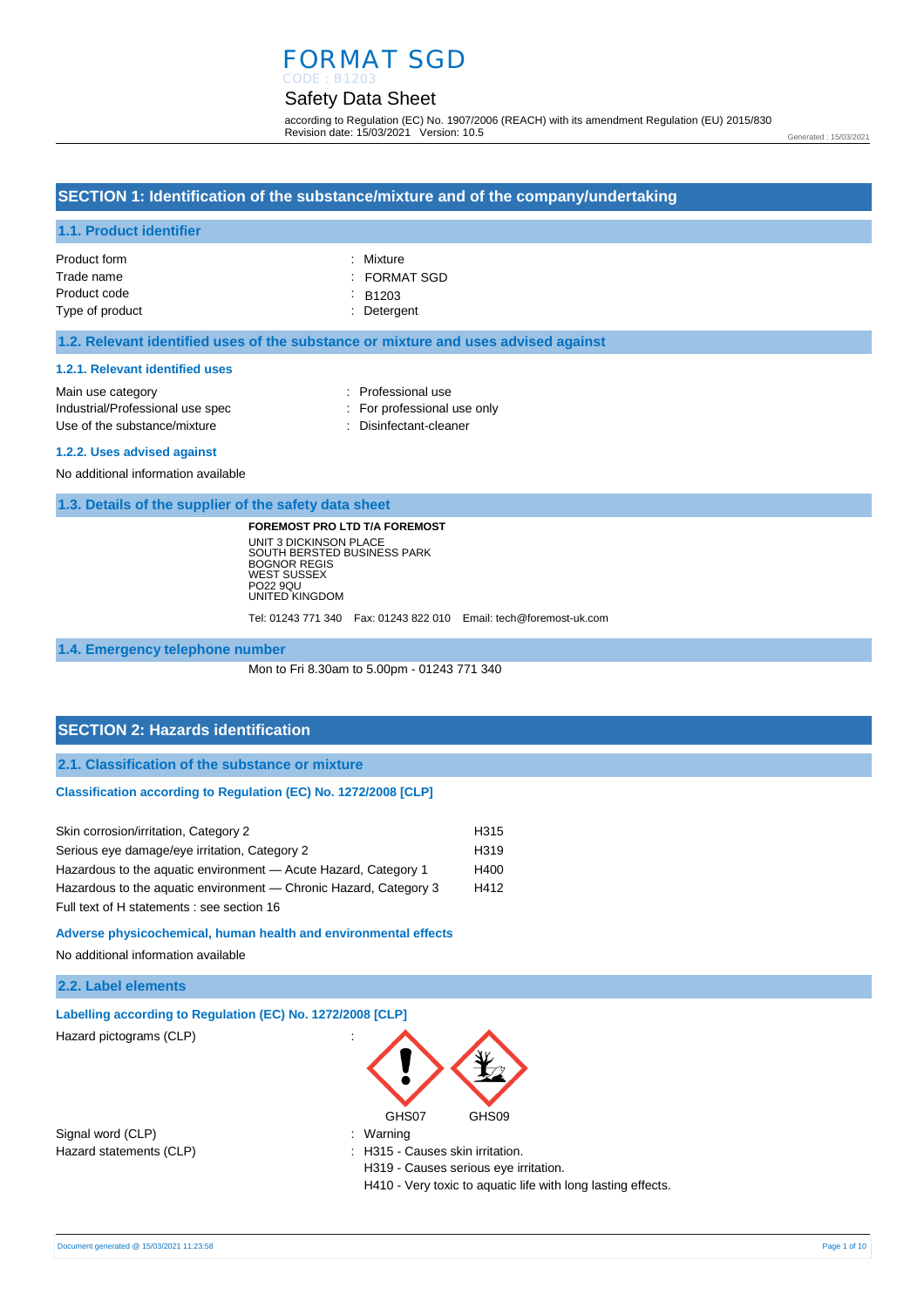# Safety Data Sheet

according to Regulation (EC) No. 1907/2006 (REACH) with its amendment Regulation (EU) 2015/830

| : P264 - Wash hands thoroughly after handling.                                       |
|--------------------------------------------------------------------------------------|
| P273 - Avoid release to the environment.                                             |
| P280 - Wear eye protection, protective gloves.                                       |
| P302+P352 - IF ON SKIN: Wash with plenty of soap, water.                             |
| P305+P351+P338 - IF IN EYES: Rinse cautiously with water for several minutes. Remove |
| contact lenses, if present and easy to do. Continue rinsing.                         |
| P337+P313 - If eye irritation persists: Get medical advice/attention.                |
| P362+P364 - Take off contaminated clothing and wash it before reuse.                 |
| P391 - Collect spillage.                                                             |
|                                                                                      |

## **2.3. Other hazards**

No additional information available

# **SECTION 3: Composition/information on ingredients**

### **3.1. Substances**

### Not applicable

### **3.2. Mixtures**

| <b>Name</b>                                                               | <b>Product identifier</b>                                                                               | $\frac{9}{6}$ | <b>Classification according to</b><br><b>Regulation (EC) No.</b><br>1272/2008 [CLP]                                                   |
|---------------------------------------------------------------------------|---------------------------------------------------------------------------------------------------------|---------------|---------------------------------------------------------------------------------------------------------------------------------------|
| Cocamidopropyl betaine                                                    | (CAS-No.) 147170-44-3<br>(REACH-no) 01-2119489410-39                                                    | $1 - 5$       | Eye Dam. 1, H318<br>Aquatic Chronic 3, H412                                                                                           |
| Quaternary ammonium compounds, benzyl-C12-16-<br>alkyldimethyl, chlorides | (CAS-No.) 68424-85-1<br>(EC-No.) 270-325-2<br>(REACH-no) 01-2119965180-41                               | $1 - 5$       | Acute Tox. 4 (Oral), H302<br>Skin Corr. 1B, H314<br>Eye Dam. 1, H318<br>Aquatic Acute 1, H400 (M=10)<br>Aquatic Chronic 1, H410 (M=1) |
| N,N-dimethyltetradecylamine N-oxide                                       | (CAS-No.) 3332-27-2<br>(EC-No.) 222-059-3<br>(REACH-no) 01-2119949262-37                                | $1 - 5$       | Skin Irrit. 2, H315<br>Eye Dam. 1, H318                                                                                               |
| didecyldimethylammonium chloride                                          | (CAS-No.) 7173-51-5<br>(EC-No.) 230-525-2<br>(EC Index-No.) 612-131-00-6<br>(REACH-no) 01-2119945987-15 | $0.1 - 1$     | Acute Tox. 4 (Oral), H302<br>Skin Corr. 1B, H314<br>Eye Dam. 1, H318<br>Aquatic Acute 1, H400 (M=10)<br>Aquatic Chronic 2, H411       |

| <b>Specific concentration limits:</b> |                                                     |                                                                              |
|---------------------------------------|-----------------------------------------------------|------------------------------------------------------------------------------|
| <b>Name</b>                           | <b>Product identifier</b>                           | <b>Specific concentration limits</b>                                         |
| Cocamidopropyl betaine                | CAS-No.) 147170-44-3<br>(REACH-no) 01-2119489410-39 | $(4 \leq C < 10)$ Eye Irrit. 2, H319<br>$(10 \leq C < 100)$ Eye Dam. 1, H318 |

Full text of H-statements: see section 16

# **SECTION 4: First aid measures**

| 4.1. Description of first aid measures   |                                                                                                                                                                                                    |
|------------------------------------------|----------------------------------------------------------------------------------------------------------------------------------------------------------------------------------------------------|
| First-aid measures general               | : Get medical advice/attention if you feel unwell.                                                                                                                                                 |
| First-aid measures after inhalation      | : Remove person to fresh air and keep comfortable for breathing.                                                                                                                                   |
| First-aid measures after skin contact    | : Wash skin with plenty of water.                                                                                                                                                                  |
| First-aid measures after eye contact     | : IF IN EYES: Rinse cautiously with water for several minutes. Remove contact lenses, if<br>present and easy to do. Continue rinsing. If eye irritation persists: Get medical<br>advice/attention. |
| First-aid measures after ingestion       | : Do NOT induce vomiting. Rinse mouth. Drink plenty of water. Get medical advice/attention.                                                                                                        |
| Document generated @ 15/03/2021 11:23:58 | Page 2 of 10                                                                                                                                                                                       |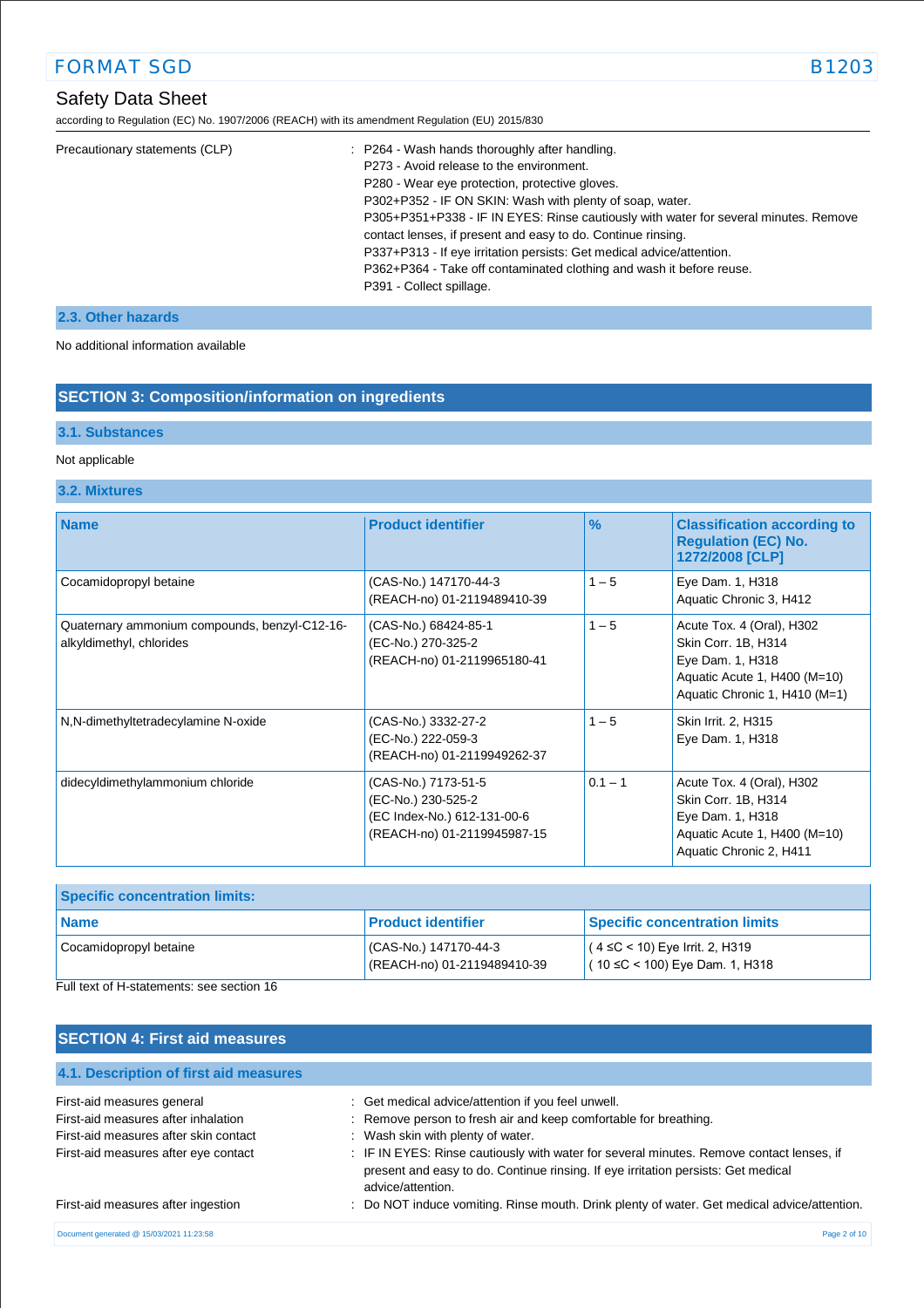# Safety Data Sheet

according to Regulation (EC) No. 1907/2006 (REACH) with its amendment Regulation (EU) 2015/830

## **4.2. Most important symptoms and effects, both acute and delayed** Symptoms/effects after inhalation : May cause respiratory irritation. Symptoms/effects after skin contact : Irritation. Symptoms/effects after eye contact : Causes serious eye damage. Symptoms/effects after ingestion : May cause gastrointestinal irritation, nausea, vomiting and diarrhoea.

**4.3. Indication of any immediate medical attention and special treatment needed**

Treat symptomatically.

### **SECTION 5: Firefighting measures**

**5.1. Extinguishing media**

Suitable extinguishing media : Carbon dioxide. Dry powder. Foam.

**5.2. Special hazards arising from the substance or mixture**

No additional information available

**5.3. Advice for firefighters**

No additional information available

# **SECTION 6: Accidental release measures 6.1. Personal precautions, protective equipment and emergency procedures 6.1.1. For non-emergency personnel**  Emergency procedures **in the example of the example of the Evacuate unnecessary personnel. 6.1.2. For emergency responders**  Protective equipment **interval and the COV** versional protective equipment as required. **6.2. Environmental precautions** Avoid release to the environment. **6.3. Methods and material for containment and cleaning up** For containment  $\qquad \qquad$ : Collect spillage. Methods for cleaning up **interpret in the spills** with inert solids, such as clay or diatomaceous earth as soon as possible.

**6.4. Reference to other sections**

For further information refer to section 8: "Exposure controls/personal protection". For further information refer to section 13.

| <b>SECTION 7: Handling and storage</b>                                                          |                                                                                                                                                                                                   |              |
|-------------------------------------------------------------------------------------------------|---------------------------------------------------------------------------------------------------------------------------------------------------------------------------------------------------|--------------|
| 7.1. Precautions for safe handling                                                              |                                                                                                                                                                                                   |              |
| Precautions for safe handling<br>Hygiene measures                                               | : Avoid contact with skin and eyes.<br>Do not eat, drink or smoke when using this product.<br>÷                                                                                                   |              |
| 7.2. Conditions for safe storage, including any incompatibilities                               |                                                                                                                                                                                                   |              |
| Technical measures<br>Storage conditions<br>Incompatible products<br>Special rules on packaging | Does not require any specific or particular technical measures.<br>: Keep container closed when not in use.<br>Oxidizing agent. Strong acids. Strong bases.<br>: Keep only in original container. |              |
| 7.3. Specific end use(s)                                                                        |                                                                                                                                                                                                   |              |
| No additional information available                                                             |                                                                                                                                                                                                   |              |
| Document generated @ 15/03/2021 11:23:58                                                        |                                                                                                                                                                                                   | Page 3 of 10 |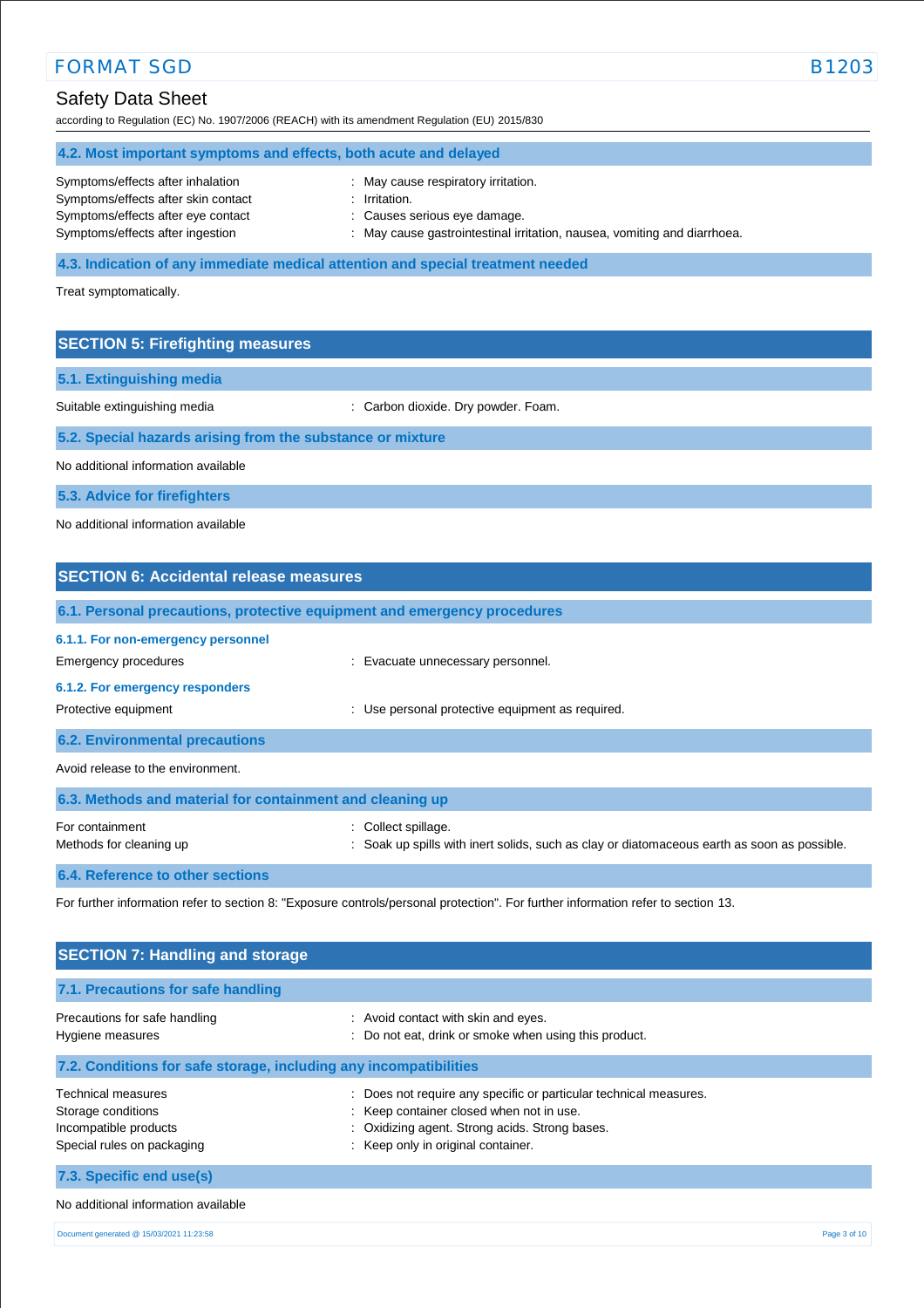# Safety Data Sheet

according to Regulation (EC) No. 1907/2006 (REACH) with its amendment Regulation (EU) 2015/830

#### **SECTION 8: Exposure controls/personal protection**

#### **8.1. Control parameters**

#### **8.1.1 National occupational exposure and biological limit values**

No additional information available

**8.1.2. Recommended monitoring procedures** 

### No additional information available

#### **8.1.3. Air contaminants formed**

No additional information available

#### **8.1.4. DNEL and PNEC**

No additional information available

#### **8.1.5. Control banding**

No additional information available

**8.2. Exposure controls**

### **8.2.1. Appropriate engineering controls**

No additional information available

### **8.2.2. Personal protection equipment**

#### **Personal protective equipment symbol(s):**



#### **8.2.2.1. Eye and face protection**

| Eye protection:        |  |
|------------------------|--|
| Safety glasses. EN 166 |  |

#### **8.2.2.2. Skin protection**

#### **Skin and body protection:**

Not required for normal conditions of use

#### **Hand protection:**

Chemical resistant gloves (according to European standard EN 374 or equivalent). Nitrile rubber gloves

| Other skin protection<br>Materials for protective clothing: |
|-------------------------------------------------------------|
| Not required for normal conditions of use                   |
|                                                             |

#### **8.2.2.3. Respiratory protection**

**Respiratory protection:**

Not required for normal conditions of use

#### **8.2.2.4. Thermal hazards**

No additional information available

#### **8.2.3. Environmental exposure controls**

No additional information available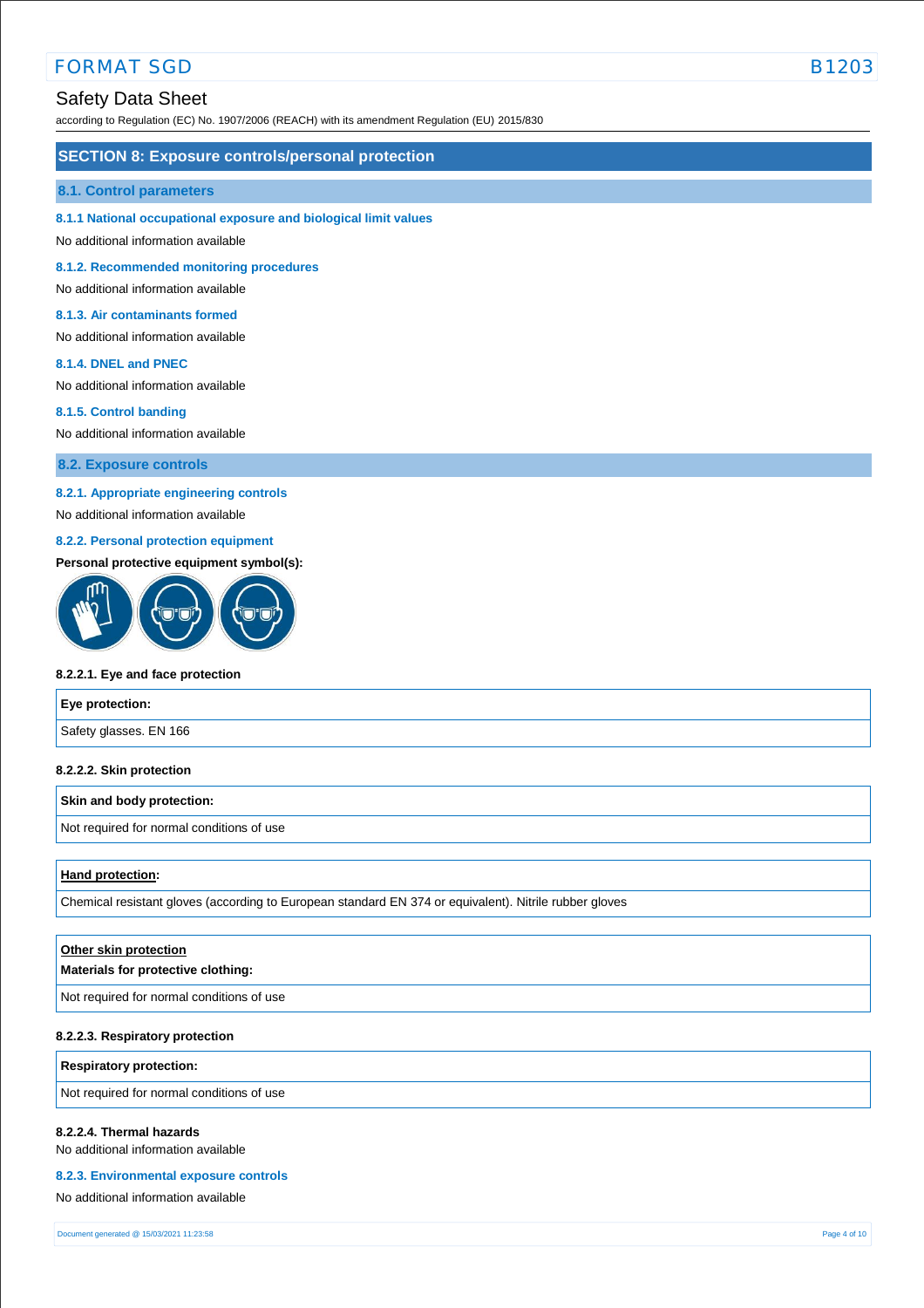# Safety Data Sheet

according to Regulation (EC) No. 1907/2006 (REACH) with its amendment Regulation (EU) 2015/830

| <b>SECTION 9: Physical and chemical properties</b>         |                   |  |
|------------------------------------------------------------|-------------------|--|
| 9.1. Information on basic physical and chemical properties |                   |  |
| Physical state                                             | $:$ Liquid        |  |
| Appearance                                                 | Mobile liquid.    |  |
| Colour                                                     | light green.      |  |
| Odour                                                      | Floral.           |  |
| Odour threshold                                            | No data available |  |
| рH                                                         | 7                 |  |
| Relative evaporation rate (butylacetate=1)                 | No data available |  |
| Melting point                                              | No data available |  |
| Freezing point                                             | No data available |  |
| Boiling point                                              | $\geq 100$ °C     |  |
| Flash point                                                | No data available |  |
| Auto-ignition temperature                                  | No data available |  |
| Decomposition temperature                                  | No data available |  |
| Flammability (solid, gas)                                  | No data available |  |
| Vapour pressure                                            | No data available |  |
| Relative vapour density at 20 °C                           | No data available |  |
| Relative density                                           | 1.03              |  |
| Solubility                                                 | soluble in water. |  |
| Partition coefficient n-octanol/water (Log Pow)            | No data available |  |
| Viscosity, kinematic                                       | No data available |  |
| Viscosity, dynamic                                         | No data available |  |
| Explosive properties                                       | No data available |  |
| Oxidising properties                                       | No data available |  |
| Explosive limits                                           | No data available |  |

#### **9.2. Other information**

No additional information available

# **SECTION 10: Stability and reactivity**

**10.1. Reactivity**

The product is non-reactive under normal conditions of use, storage and transport.

**10.2. Chemical stability**

Stable under normal conditions.

**10.3. Possibility of hazardous reactions**

No dangerous reactions known under normal conditions of use.

**10.4. Conditions to avoid**

None under recommended storage and handling conditions (see section 7).

**10.5. Incompatible materials**

None under normal use.

**10.6. Hazardous decomposition products**

Under normal conditions of storage and use, hazardous decomposition products should not be produced.

| <b>SECTION 11: Toxicological information</b> |  |
|----------------------------------------------|--|
|----------------------------------------------|--|

### **11.1 Information on toxicological effects**

Acute toxicity (oral) **interval** to the control of the control of the control of the control of the control of the control of the control of the control of the control of the control of the control of the control of the co Acute toxicity (dermal) **Example 2** Constant Constant Constant Constant Constant Constant Constant Constant Constant Constant Constant Constant Constant Constant Constant Constant Constant Constant Constant Constant Consta

Document generated @ 15/03/2021 11:23:58 Page 5 of 10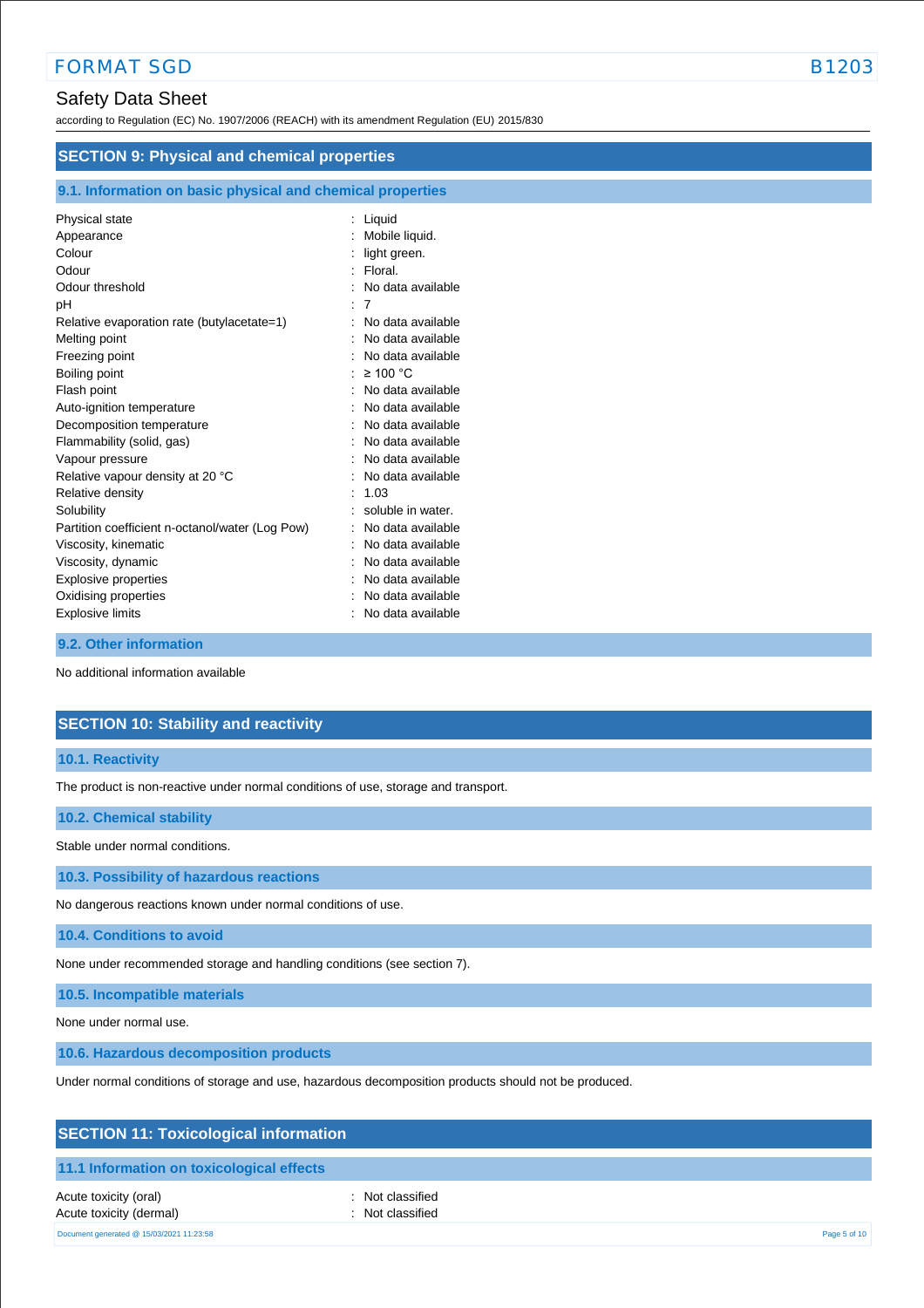according to Regulation (EC) No. 1907/2006 (REACH) with its amendment Regulation (EU) 2015/830

| Acute toxicity (inhalation)       | : Not classified                              |
|-----------------------------------|-----------------------------------------------|
| Skin corrosion/irritation         | $\therefore$ Causes skin irritation.<br>pH: 7 |
| Serious eye damage/irritation     | : Causes serious eye irritation.<br>pH: 7     |
| Respiratory or skin sensitisation | : Not classified                              |
| Germ cell mutagenicity            | : Not classified                              |
| Carcinogenicity                   | : Not classified                              |
| Reproductive toxicity             | : Not classified                              |
| STOT-single exposure              | : Not classified                              |
| STOT-repeated exposure            | : Not classified                              |
| Aspiration hazard                 | : Not classified                              |

| <b>SECTION 12: Ecological information</b>                                                                                   |                                                                                       |  |
|-----------------------------------------------------------------------------------------------------------------------------|---------------------------------------------------------------------------------------|--|
| 12.1. Toxicity                                                                                                              |                                                                                       |  |
| Hazardous to the aquatic environment, short-term<br>(acute)<br>Hazardous to the aquatic environment, long-term<br>(chronic) | : Very toxic to aquatic life.<br>: Harmful to aquatic life with long lasting effects. |  |
| Cocamidopropyl betaine (147170-44-3)                                                                                        |                                                                                       |  |
| LC50 - Fish [1]                                                                                                             | $> 1 (1 - 10)$ mg/kg                                                                  |  |
| EC50 - Crustacea [1]                                                                                                        | $> 1(1 - 10)$ mg/l                                                                    |  |
| ErC50 other aquatic plants                                                                                                  | $> 1(1 - 10)$ mg/l                                                                    |  |
| NOEC chronic fish                                                                                                           | $\leq$ 1 mg/l                                                                         |  |
| NOEC chronic crustacea                                                                                                      | $\leq$ 1 mg/l                                                                         |  |
|                                                                                                                             |                                                                                       |  |
| N, N-dimethyltetradecylamine N-oxide (3332-27-2)                                                                            |                                                                                       |  |
| LC50 - Fish [1]                                                                                                             | $2.4$ mg/                                                                             |  |
| EC50 - Other aquatic organisms [1]                                                                                          | 2.64 mg/l waterflea                                                                   |  |

# **12.2. Persistence and degradability**

EC50 - Other aquatic organisms [2] 0.19 mg/l

No additional information available

| 12.3. Bioaccumulative potential                  |      |  |
|--------------------------------------------------|------|--|
| N, N-dimethyltetradecylamine N-oxide (3332-27-2) |      |  |
| Partition coefficient n-octanol/water (Log Pow)  | 12.7 |  |

**12.4. Mobility in soil**

No additional information available

#### **12.5. Results of PBT and vPvB assessment**

No additional information available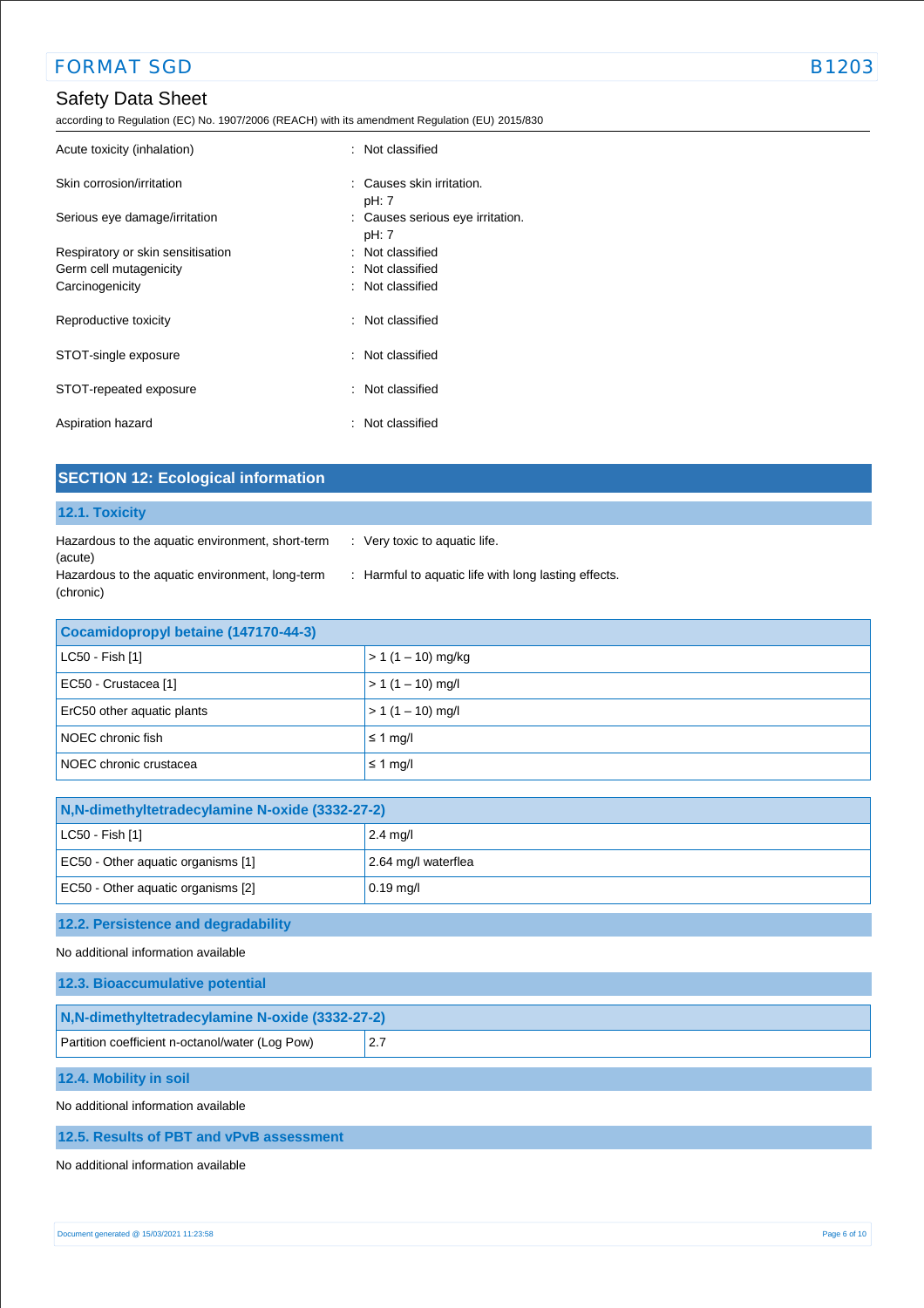according to Regulation (EC) No. 1907/2006 (REACH) with its amendment Regulation (EU) 2015/830

# **12.6. Other adverse effects**

No additional information available

# **SECTION 13: Disposal considerations**

**13.1. Waste treatment methods**

No additional information available

# **SECTION 14: Transport information**

In accordance with ADR / IMDG / IATA

| 14.1 UN number                                                                                                                                                            |                                                                                                                                                                                                                                                                                                                                                                                                                                                                                                |
|---------------------------------------------------------------------------------------------------------------------------------------------------------------------------|------------------------------------------------------------------------------------------------------------------------------------------------------------------------------------------------------------------------------------------------------------------------------------------------------------------------------------------------------------------------------------------------------------------------------------------------------------------------------------------------|
| UN-No. (ADR)<br>UN-No. (IMDG)<br>UN-No. (IATA)                                                                                                                            | : UN 3082<br>: UN 3082<br>: UN 3082                                                                                                                                                                                                                                                                                                                                                                                                                                                            |
| 14.2. UN proper shipping name                                                                                                                                             |                                                                                                                                                                                                                                                                                                                                                                                                                                                                                                |
| Proper Shipping Name (ADR)<br>Proper Shipping Name (IMDG)<br>Proper Shipping Name (IATA)<br>Transport document description (ADR)<br>Transport document description (IMDG) | : ENVIRONMENTALLY HAZARDOUS SUBSTANCE, LIQUID, N.O.S.<br>: ENVIRONMENTALLY HAZARDOUS SUBSTANCE, LIQUID, N.O.S.<br>: Environmentally hazardous substance, liquid, n.o.s.<br>: UN 3082 ENVIRONMENTALLY HAZARDOUS SUBSTANCE, LIQUID, N.O.S.<br>(ALKYLDIMETHYLBENZYLAMMONIUM CHLORIDE, DIDECYL DIMETHYLAMMONIUM<br>CHLORIDE), 9, III, (-)<br>: UN 3082 ENVIRONMENTALLY HAZARDOUS SUBSTANCE, LIQUID, N.O.S.<br>(ALKYLDIMETHYLBENZYLAMMONIUM CHLORIDE, DIDECYL DIMETHYLAMMONIUM<br>CHLORIDE), 9, III |
| Transport document description (IATA)                                                                                                                                     | : UN 3082 Environmentally hazardous substance, liquid, n.o.s.<br>(ALKYLDIMETHYLBENZYLAMMONIUM CHLORIDE, DIDECYL DIMETHYLAMMONIUM<br>CHLORIDE), 9, III                                                                                                                                                                                                                                                                                                                                          |
| 14.3. Transport hazard class(es)                                                                                                                                          |                                                                                                                                                                                                                                                                                                                                                                                                                                                                                                |
| ADD                                                                                                                                                                       |                                                                                                                                                                                                                                                                                                                                                                                                                                                                                                |

| <b>ADR</b>                       |     |
|----------------------------------|-----|
| Transport hazard class(es) (ADR) | : 9 |
| Danger labels (ADR)              |     |



**IMDG** Transport hazard class(es) (IMDG) : 9 Danger labels (IMDG)  $\qquad \qquad$  : 9



### **IATA**

Transport hazard class(es) (IATA) : 9 Danger labels (IATA) : 9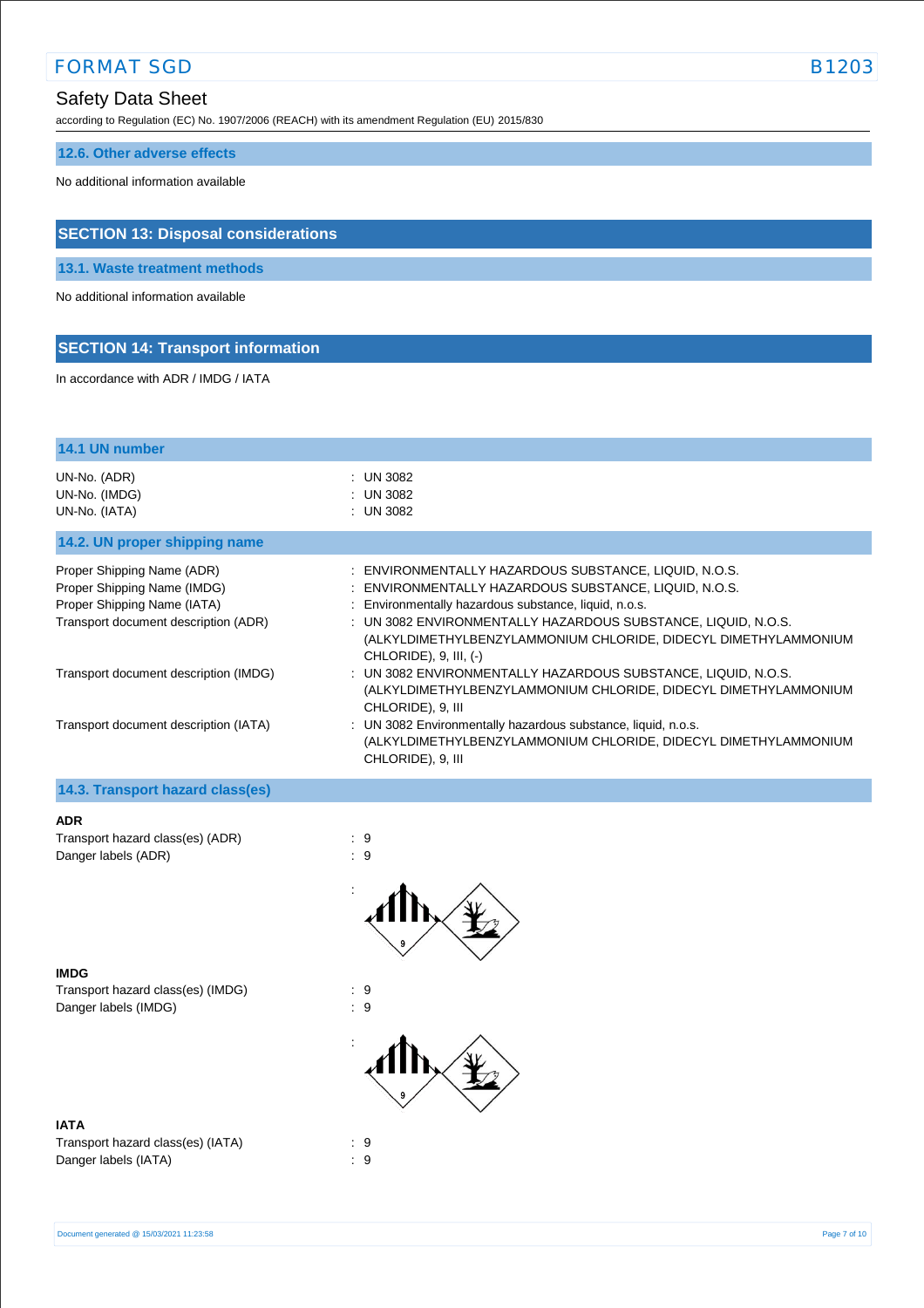# Safety Data Sheet

according to Regulation (EC) No. 1907/2006 (REACH) with its amendment Regulation (EU) 2015/830

:



| 14.4. Packing group                                                        |                                                                                                                                                                                                 |
|----------------------------------------------------------------------------|-------------------------------------------------------------------------------------------------------------------------------------------------------------------------------------------------|
| Packing group (ADR)                                                        | $: \mathbb{H}$                                                                                                                                                                                  |
| Packing group (IMDG)                                                       | $: \mathbb{H}$                                                                                                                                                                                  |
| Packing group (IATA)                                                       | $: \mathbb{H}$                                                                                                                                                                                  |
| <b>14.5. Environmental hazards</b>                                         |                                                                                                                                                                                                 |
| Dangerous for the environment                                              | : Yes (Environmentally hazardous substances derogation applies (quantity of liquids ≤ 5 litres<br>or net mass of solids $\leq$ 5 kg). The environmentally hazardous substance mark is therefore |
| Marine pollutant                                                           | not required, as stated in the ADR regulation, section 5.2.1.8.1.)<br>: Yes (IMDG 5.2.1.6.1 derogation applies (quantity of liquids $\leq$ 5 litres or net mass of solids $\leq$<br>5 kg))      |
| Other information                                                          | : No supplementary information available                                                                                                                                                        |
| 14.6. Special precautions for user                                         |                                                                                                                                                                                                 |
| <b>Overland transport</b>                                                  |                                                                                                                                                                                                 |
| Classification code (ADR)                                                  | : M6                                                                                                                                                                                            |
| Special provisions (ADR)                                                   | 274, 335, 601                                                                                                                                                                                   |
| Limited quantities (ADR)                                                   | 5 <sub>l</sub>                                                                                                                                                                                  |
| Excepted quantities (ADR)                                                  | : E1                                                                                                                                                                                            |
| Packing instructions (ADR)                                                 | P001, IBC03, LP01, R001                                                                                                                                                                         |
| Special packing provisions (ADR)                                           | $:$ PP1                                                                                                                                                                                         |
| Mixed packing provisions (ADR)                                             | : MP19                                                                                                                                                                                          |
| Portable tank and bulk container instructions (ADR) : T4                   |                                                                                                                                                                                                 |
| Portable tank and bulk container special provisions<br>(ADR)               | $:$ TP1, TP29                                                                                                                                                                                   |
| Tank code (ADR)                                                            | : LGBV                                                                                                                                                                                          |
| Vehicle for tank carriage                                                  | : AT                                                                                                                                                                                            |
| Transport category (ADR)                                                   | : 3                                                                                                                                                                                             |
| Special provisions for carriage - Packages (ADR)                           | : V12                                                                                                                                                                                           |
| Special provisions for carriage - Loading, unloading<br>and handling (ADR) | $\therefore$ CV13                                                                                                                                                                               |
| Hazard identification number (Kemler No.)                                  | : 90                                                                                                                                                                                            |
| Orange plates                                                              | 90<br>3082                                                                                                                                                                                      |
| Tunnel restriction code (ADR)                                              |                                                                                                                                                                                                 |
| EAC code                                                                   | : •3Z                                                                                                                                                                                           |
| <b>Transport by sea</b>                                                    |                                                                                                                                                                                                 |
| Special provisions (IMDG)                                                  | : 274, 335, 969                                                                                                                                                                                 |
| Limited quantities (IMDG)                                                  | 5L                                                                                                                                                                                              |
| Excepted quantities (IMDG)                                                 | E <sub>1</sub><br>÷.                                                                                                                                                                            |
| Packing instructions (IMDG)                                                | P001, LP01                                                                                                                                                                                      |
| Special packing provisions (IMDG)                                          | $:$ PP1                                                                                                                                                                                         |
| IBC packing instructions (IMDG)                                            | IBC03                                                                                                                                                                                           |
| Tank instructions (IMDG)                                                   | : T4                                                                                                                                                                                            |
| Tank special provisions (IMDG)                                             | : TP2, TP29                                                                                                                                                                                     |
| EmS-No. (Fire)                                                             | $F-A$                                                                                                                                                                                           |
| EmS-No. (Spillage)                                                         | $: S-F$                                                                                                                                                                                         |
| Stowage category (IMDG)                                                    | $\therefore$ A                                                                                                                                                                                  |
| Air transport                                                              |                                                                                                                                                                                                 |
| PCA Excepted quantities (IATA)                                             | $\therefore$ E1                                                                                                                                                                                 |
| PCA Limited quantities (IATA)                                              | : Y964                                                                                                                                                                                          |
| PCA limited quantity max net quantity (IATA)                               | : 30kgG                                                                                                                                                                                         |
| PCA packing instructions (IATA)                                            | : 964                                                                                                                                                                                           |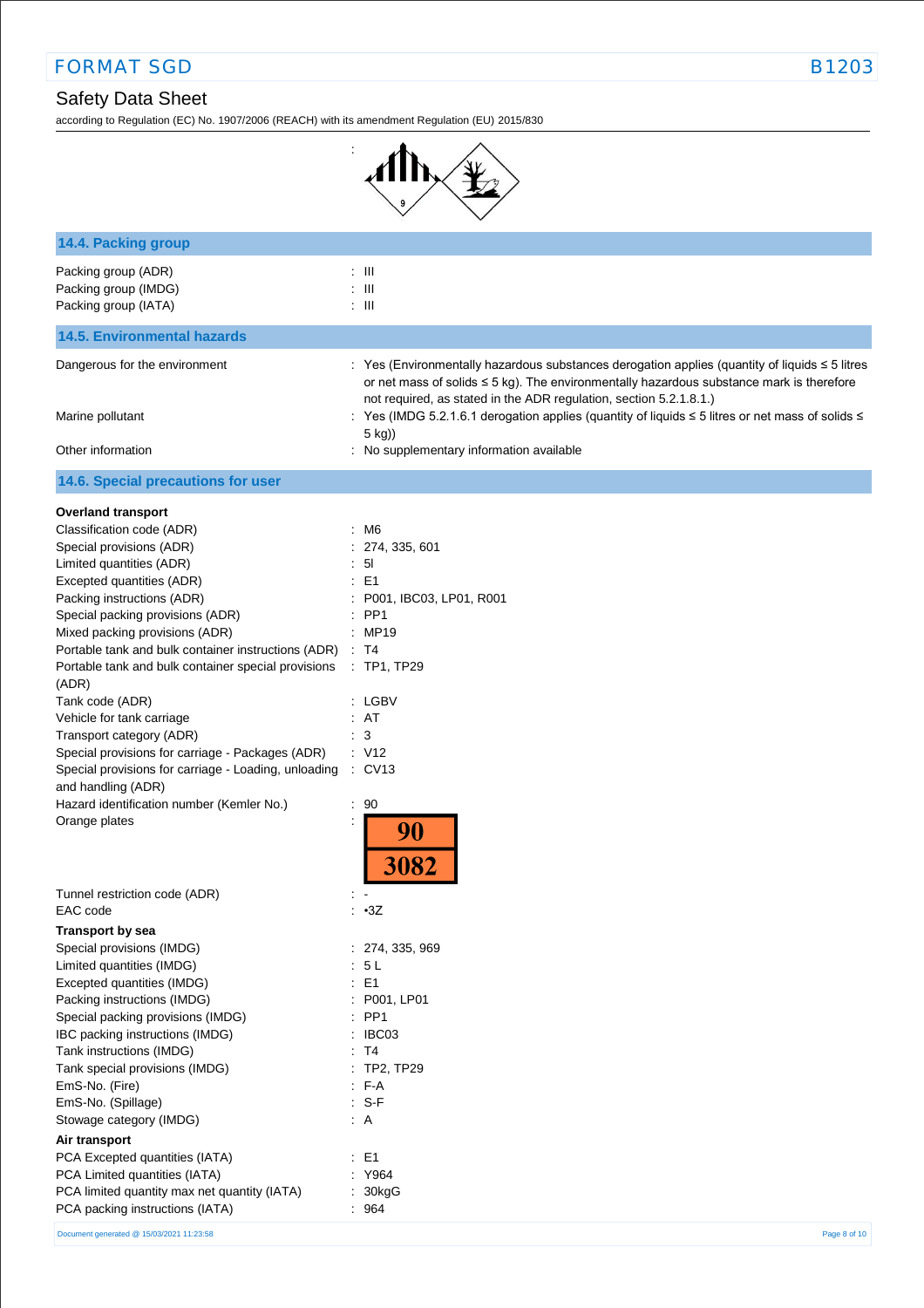# Safety Data Sheet

according to Regulation (EC) No. 1907/2006 (REACH) with its amendment Regulation (EU) 2015/830

| PCA max net quantity (IATA)     | : 450L              |
|---------------------------------|---------------------|
| CAO packing instructions (IATA) | : 964               |
| CAO max net quantity (IATA)     | : 450L              |
| Special provisions (IATA)       | $:$ A97, A158, A197 |
| ERG code (IATA)                 | : 9L                |

### **14.7. Transport in bulk according to Annex II of Marpol and the IBC Code**

IBC code : Not applicable.

# **SECTION 15: Regulatory information**

#### **15.1. Safety, health and environmental regulations/legislation specific for the substance or mixture**

#### **15.1.1. EU-Regulations**

Contains no REACH substances with Annex XVII restrictions

Contains no substance on the REACH candidate list

Contains no REACH Annex XIV substances

Substances subject to Regulation (EU) No 649/2012 of the European Parliament and of the Council of 4 july 2012 concerning the export and import of hazardous chemicals: Didecyldimethylammonium chloride (7173-51-5)

Contains no substance subject to Regulation (EU) No 2019/1021 of the European Parliament and of the Council of 20 June 2019 on persistent organic pollutants

Detergent Regulation (648/2004/EC): Labelling of contents:

| <b>Component</b>                                                    | $\frac{9}{6}$ |
|---------------------------------------------------------------------|---------------|
| amphoteric surfactants, cationic surfactants, non-ionic surfactants | $\sim$ 5%     |
| disinfectants                                                       |               |
| perfumes                                                            |               |

#### **15.1.2. National regulations**

### **United Kingdom**

British National Regulations : Commission Regulation (EU) 2015/830 of 28 May 2015 amending Regulation (EC) No 1907/2006 of the European Parliament and of the Council on the Registration, Evaluation, Authorisation and Restriction of Chemicals (REACH). Classification Labelling Packaging Regulation; Regulation (EC) No 1272/2008. Detergent Regulation (648/2004/EC).

#### **15.2. Chemical safety assessment**

No additional information available

# **SECTION 16: Other information**

| Full text of H- and EUH-statements:      |                                                                   |
|------------------------------------------|-------------------------------------------------------------------|
| Acute Tox. 4 (Oral)                      | Acute toxicity (oral), Category 4                                 |
| Aquatic Acute 1                          | Hazardous to the aquatic environment - Acute Hazard, Category 1   |
| Aquatic Chronic 1                        | Hazardous to the aquatic environment — Chronic Hazard, Category 1 |
| Aquatic Chronic 2                        | Hazardous to the aquatic environment — Chronic Hazard, Category 2 |
| Aquatic Chronic 3                        | Hazardous to the aquatic environment — Chronic Hazard, Category 3 |
| Eye Dam. 1                               | Serious eye damage/eye irritation, Category 1                     |
| Eye Irrit. 2                             | Serious eye damage/eye irritation, Category 2                     |
| Skin Corr. 1B                            | Skin corrosion/irritation, Category 1, Sub-Category 1B            |
| Skin Irrit, 2                            | Skin corrosion/irritation, Category 2                             |
| H302                                     | Harmful if swallowed.                                             |
| Document generated @ 15/03/2021 11:23:58 | Page 9 of 10                                                      |